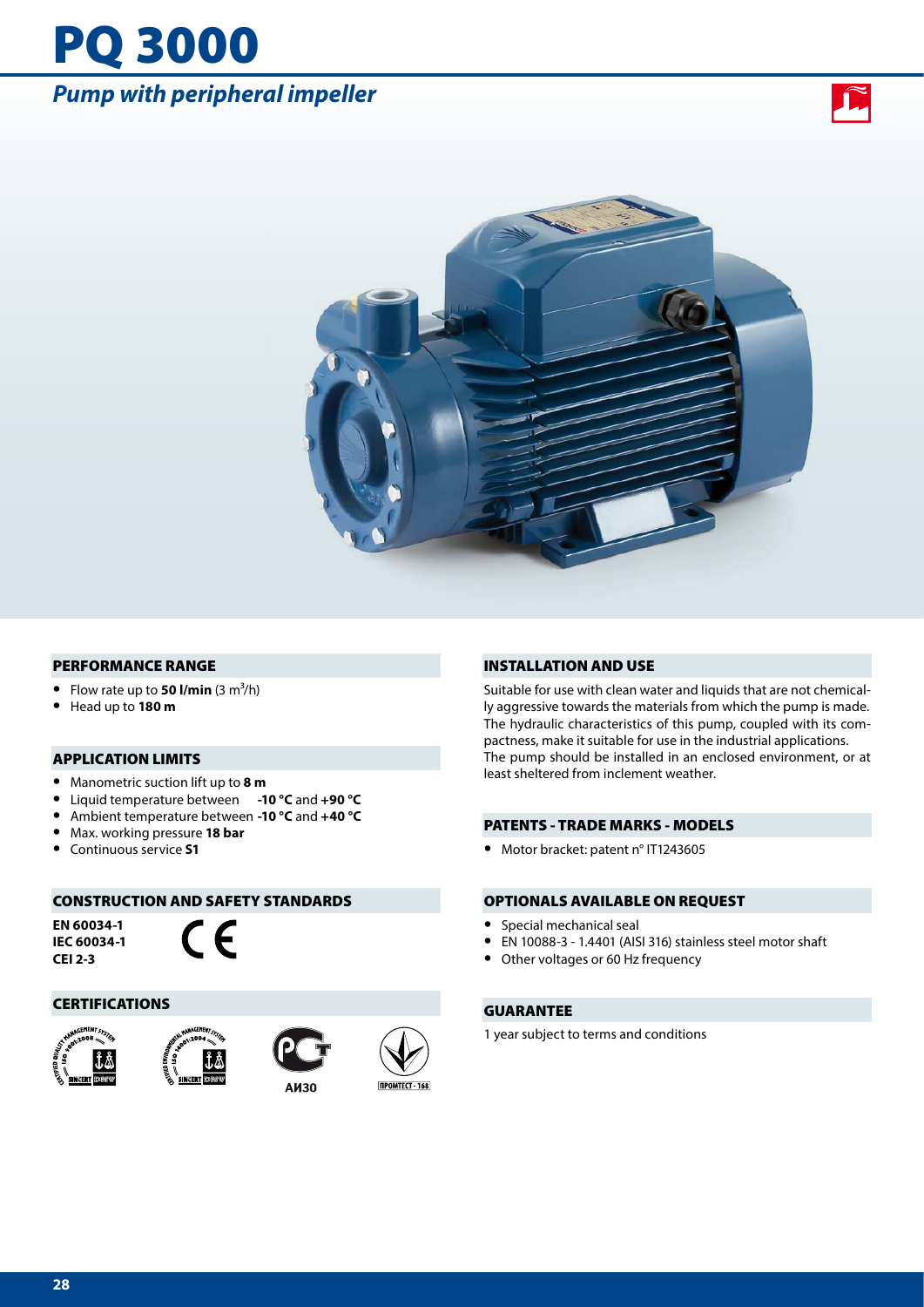



| <b>MODEL</b>   | <b>POWER</b>                         |           | 3/1<br>m'/h<br>n |     | 0.6 | 0.9 | ے ، | כ. ו | 1.8 | ـ. | -<br>2.4 | <u>,</u>       | 3.0 |
|----------------|--------------------------------------|-----------|------------------|-----|-----|-----|-----|------|-----|----|----------|----------------|-----|
| Three-phase    | kW                                   | <b>HP</b> | l/min            |     | 10  | 15  | 20  | 25   | 30  | 35 | 40       | 45             | 50  |
| <b>PQ 3000</b> | ר ר<br>$\mathcal{L}$ . $\mathcal{L}$ | ັ         | metres           | 180 | 160 | 145 | 132 | 118  | 105 | 92 | 78       | $\sim$<br>63.5 | 50  |

**Q** = Flow rate **H** = Total manometric head **HS** = Suction height Tolerance of characteristic curves in compliance with EN ISO 9906 Grade 3.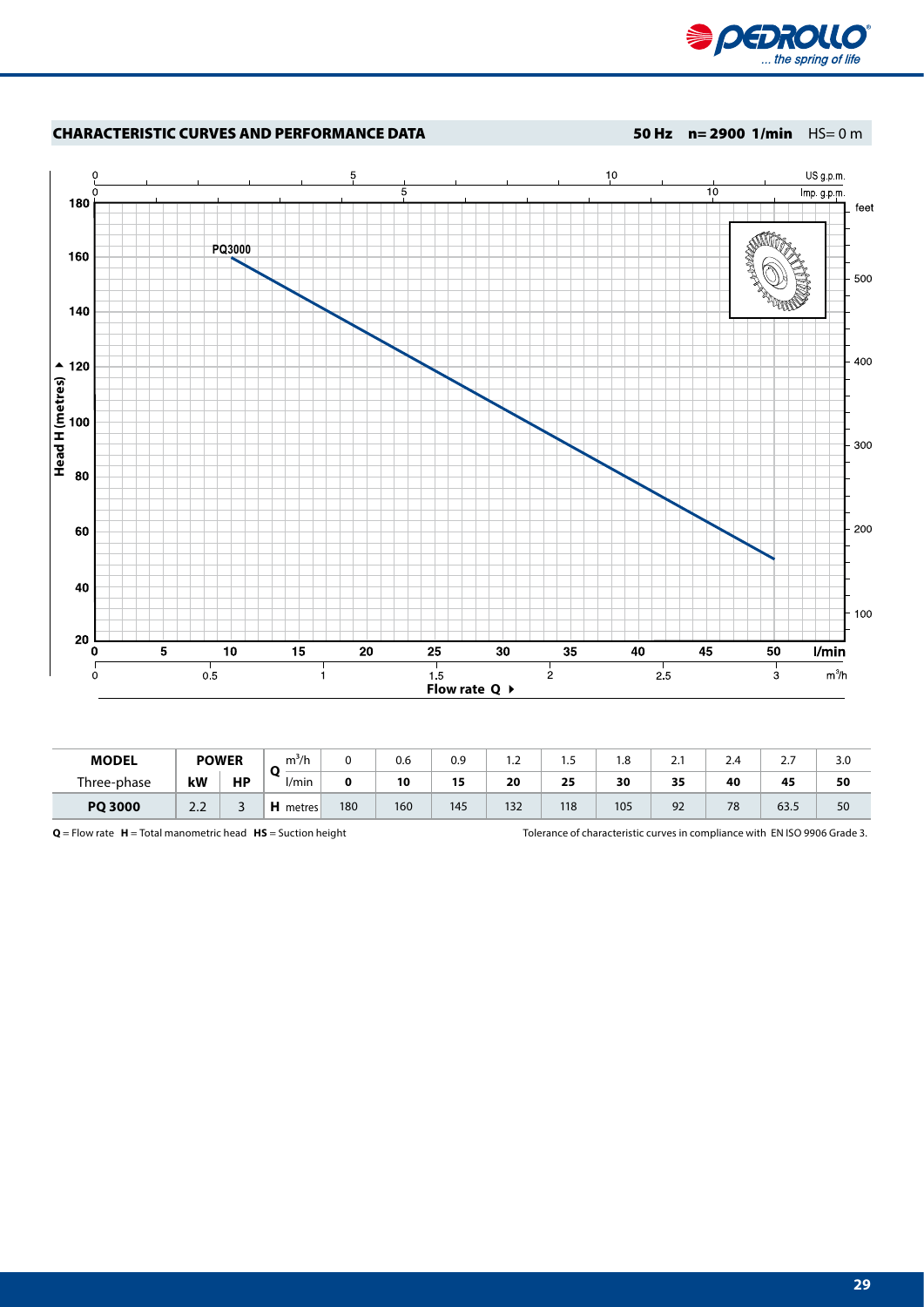# PQ 3000

|    | <b>POS. COMPONENT</b>  |                                                                                                      | <b>CONSTRUCTION CHARACTERISTICS</b>            |                             |                                                |                         |  |  |  |  |  |  |
|----|------------------------|------------------------------------------------------------------------------------------------------|------------------------------------------------|-----------------------------|------------------------------------------------|-------------------------|--|--|--|--|--|--|
| 1  | <b>PUMP BODY</b>       | Cast iron, complete with threaded ports in compliance with ISO 228/1                                 |                                                |                             |                                                |                         |  |  |  |  |  |  |
| 2  | <b>BODY PLATE</b>      |                                                                                                      | Brass, with stainless steel shim disc          |                             |                                                |                         |  |  |  |  |  |  |
| 3  | <b>MOTOR BRACKET</b>   | Aluminium, with brass insert and stainless steel shim disc that reduces the risk of impeller seizure |                                                |                             |                                                |                         |  |  |  |  |  |  |
| 4  | <b>IMPELLER</b>        | Bronze, with peripheral radial vanes                                                                 |                                                |                             |                                                |                         |  |  |  |  |  |  |
| 5. | <b>MOTOR SHAFT</b>     | Stainless steel EN 10088-3 - 1.4104                                                                  |                                                |                             |                                                |                         |  |  |  |  |  |  |
| 6  | <b>MECHANICAL SEAL</b> | Seal<br>Model<br><b>FN-18 NU</b>                                                                     | <b>Shaft</b><br><b>Diameter</b><br>$Ø$ 18 mm   | Stationary ring<br>Graphite | <b>Materials</b><br>Rotational ring<br>Ceramic | Elastomer<br><b>NBR</b> |  |  |  |  |  |  |
| 7  | <b>BEARINGS</b>        | 6204 ZZ - C3 / 6204 ZZ - C3                                                                          |                                                |                             |                                                |                         |  |  |  |  |  |  |
| 8  | <b>ELECTRIC MOTOR</b>  |                                                                                                      | <b>PQ 3000:</b> three-phase 230/400 V - 50 Hz. |                             |                                                |                         |  |  |  |  |  |  |

➠ **Pump fitted with the three-phase motor option offers IE2 (IEC 60034-30) class high performance** – Insulation: H class.

– Protection: IP X5.